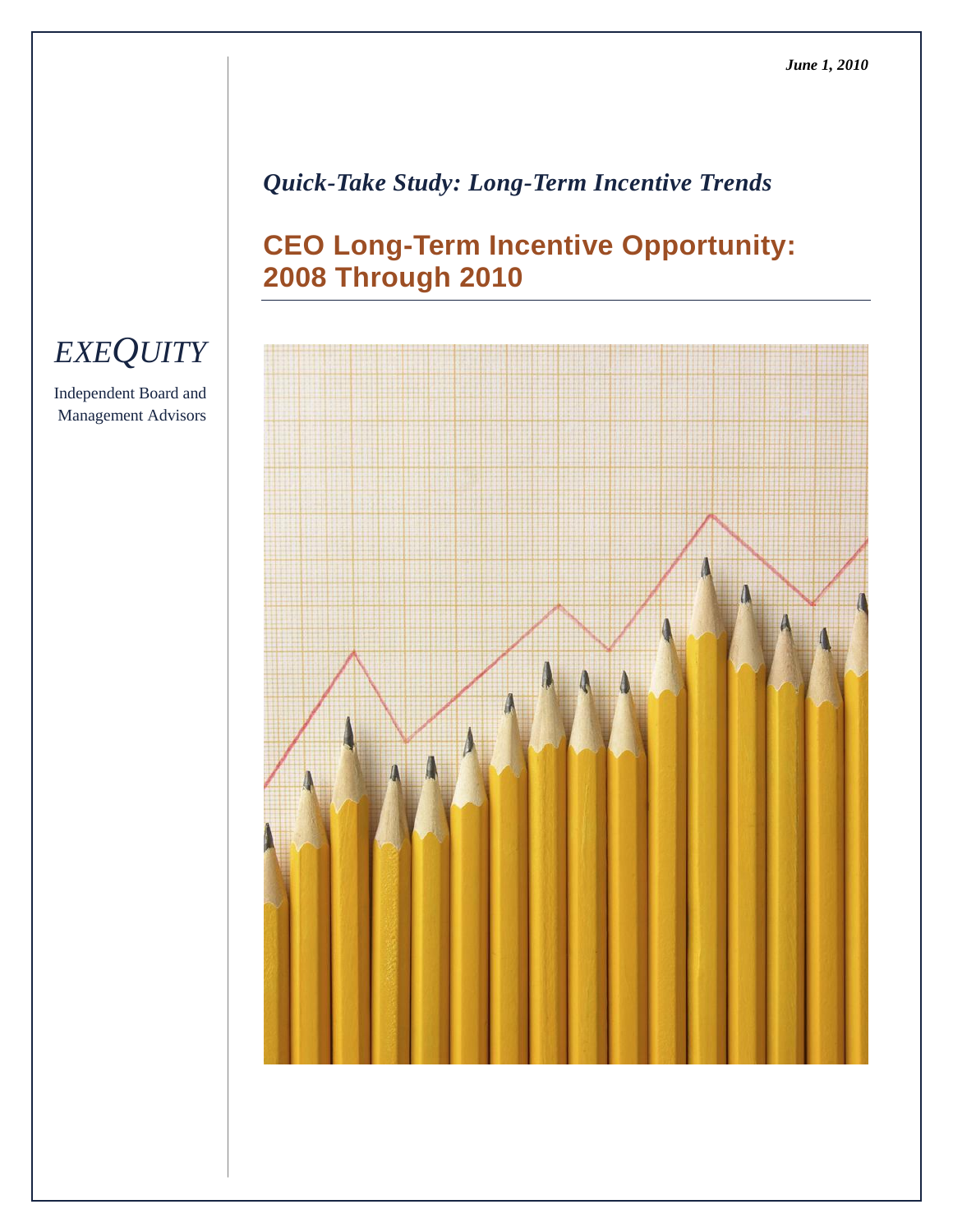#### **Overview and Background**

As an update to our *Quick-Take Study: Long-Term Incentive Trends* released in March, Exequity LLP included CEO long-term incentive (LTI) awards from 2008 to identify the trends in LTIs over the last three years.

To gauge the impact of the global economic recession on LTI opportunity, the following LTI analysis was conducted to determine the change in LTI award opportunity relative to stock price change during this highly volatile period:

- Examined insider filings (Form 4) for the Chief Executive Officers (CEOs) from *Fortune* 500 companies to provide an early look at the percent change in LTI opportunity since 2008.
- 116 companies that granted normal cycle awards during November to April (2008, 2009, and 2010) were included in the analysis.
- Total LTI values include stock option (Black-Scholes pricing model) and restricted stock (grant-date fair value) awards.
- Form 4 filings for grants of performance-based awards are made only upon settlement of the award and were excluded from the analysis.
- Our experience suggests that there was no discernable material shift into or out of performance plans and that complete performance plan information is unlikely to materially change the conclusions herein.
- Where an adequate sample size was available, percent change in LTI opportunity was also analyzed by industry (GICS economic sector).

To determine the impact on LTI opportunity from 2009 to 2010, percent change in LTI opportunity was analyzed relative to three stock price categories (grant to grant):

- Greater than 60% increase;
- Less than 60% increase and greater than 20% increase; and
- Less than 20% increase.

Finally, an in-the-money option analysis was performed to calculate the impact of high grant prices in 2008 and low grant prices in 2009 on in-the-money stock option award values. Additional assumptions and methodology details are provided in the Appendix.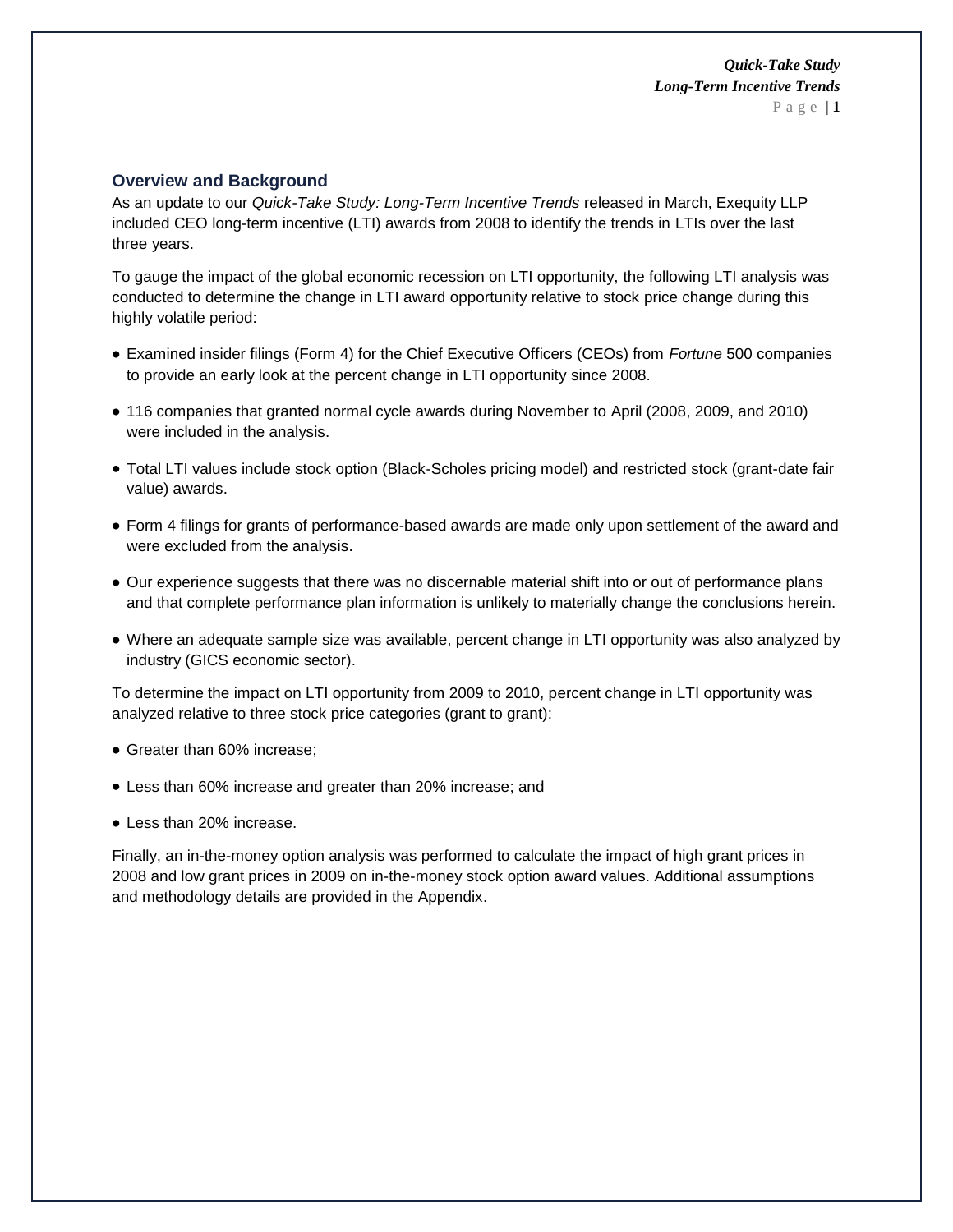### **Key Findings**

### *LTI Opportunity (2008–2010)*

After a 16% decline in LTI opportunity from 2008 to 2009, 2010 CEO LTI award opportunity has returned to 2008 levels. As expected, the change in LTI opportunity was highly correlated with the change in grant price.

- At the median, total LTI award value decreased 2% relative to a 2% reduction in grant price from 2008 to 2010.
- A slight drop in restricted stock value (-3%) was offset by a slight increase in stock option value (+3%).
- The drop in grant price (-2%) and total LTI value (-2%) over the period resulted in a decline in the number of shares granted (-4%).



#### **CEO LTI Opportunity–2008 to 2010**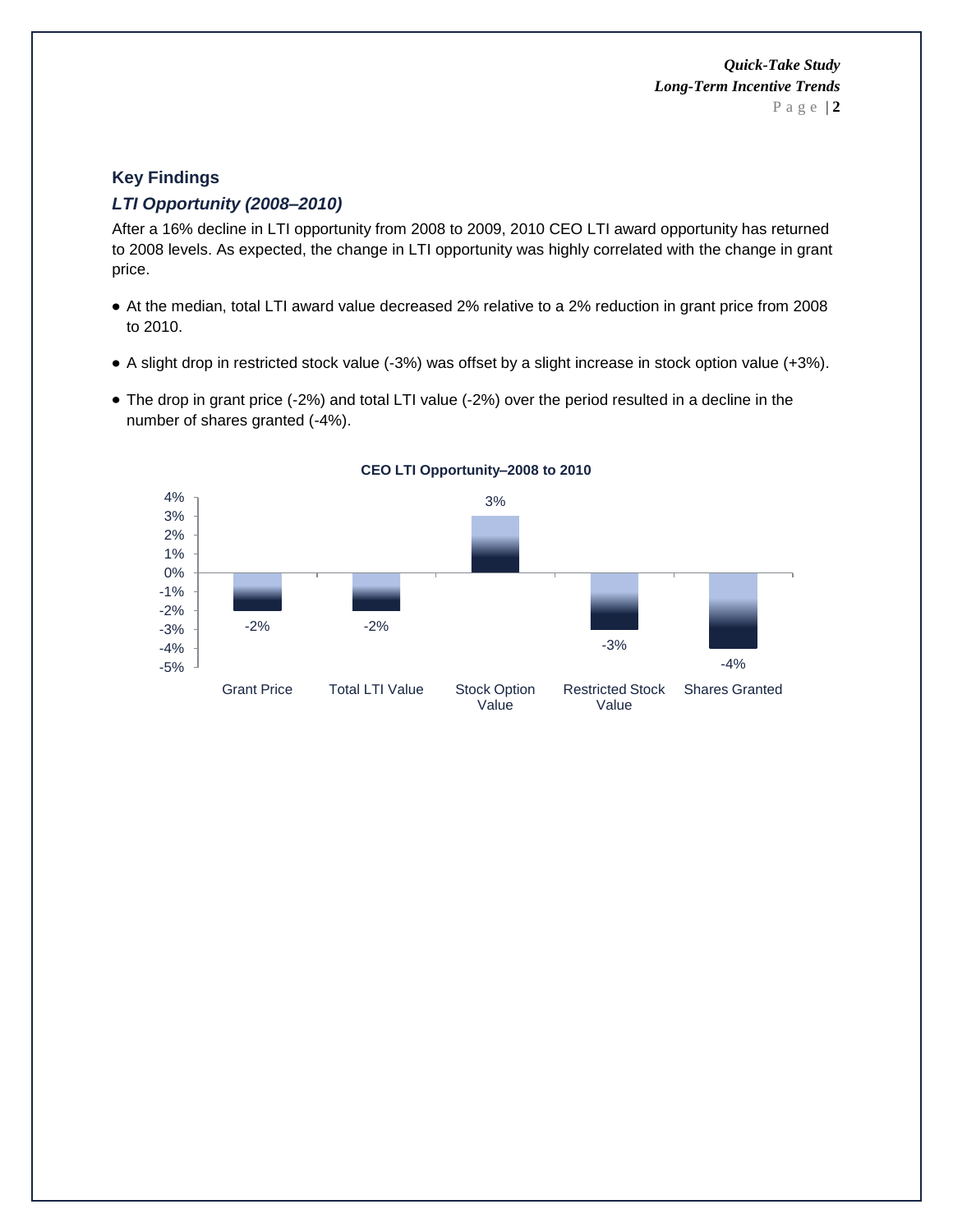## *LTI Opportunity by Industry (2008–2010)*

To identify variations in LTI award levels by industry, CEO Form 4 filings were analyzed based on GICS economic sector for companies granting LTI awards during November through April (2008, 2009, and 2010). As found in the broader analysis, change in LTI opportunity was highly correlated with grant price change.

- In general, industries that experienced the largest decline in LTI value from 2008 to 2009 had the largest increase from 2009 to 2010.
- The consumer discretionary industry had the largest decrease in total LTI value (-4%) relative to grant price decline (-1%).
- Industrials had the largest increase in total LTI value (1%) relative to grant price decline (-4%).

|                               |                  | <b>Median Percent Change In:</b> |                                         |                                     |                       |                            |  |  |  |
|-------------------------------|------------------|----------------------------------|-----------------------------------------|-------------------------------------|-----------------------|----------------------------|--|--|--|
| <b>Industry</b>               | <b>Companies</b> | <b>Total LTI</b><br>Value        | <b>Restricted</b><br><b>Stock Value</b> | <b>Stock</b><br><b>Option Value</b> | Grant<br><b>Price</b> | <b>Number</b><br>of Shares |  |  |  |
| <b>Consumer Discretionary</b> | 16               | $-4\%$                           | $-2%$                                   | $-6%$                               | $-1\%$                | $-8%$                      |  |  |  |
| <b>Health Care</b>            | 10               | 1%                               | $-9%$                                   | 6%                                  | 1%                    | 3%                         |  |  |  |
| <b>Industrials</b>            | 26               | $1\%$                            | 0%                                      | 1%                                  | $-4%$                 | $-1%$                      |  |  |  |
| <b>Utilities</b>              | 12               | $-5%$                            | $-10%$                                  | $-5%$                               | $-10%$                | $-13%$                     |  |  |  |

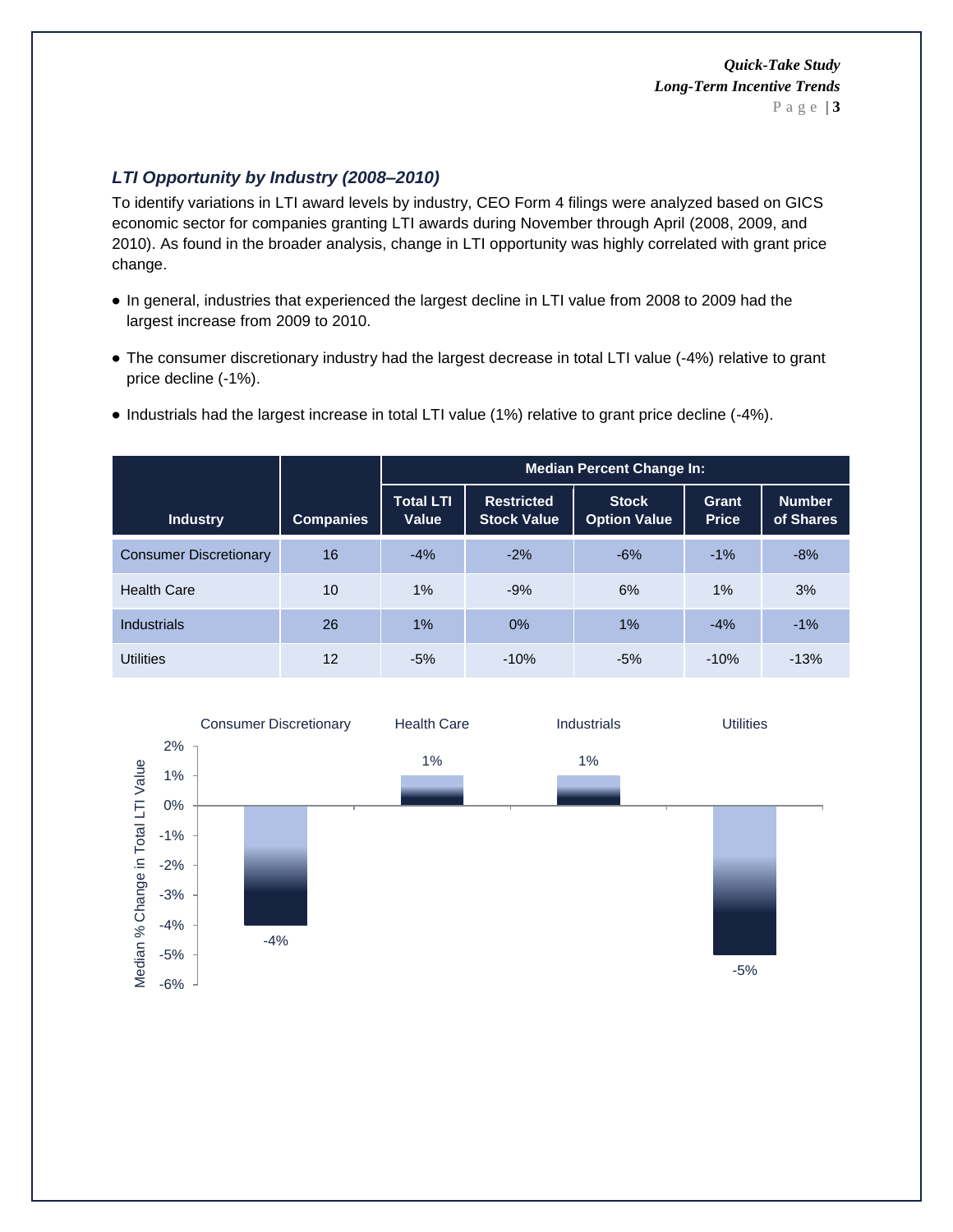## *LTI Opportunity by Stock Price Change (2009 vs. 2010)*

As expected, the companies with the greatest increase in stock price (grant to grant) experienced the largest increase in total LTI opportunity when analyzing the change in CEO LTI opportunity from 2009 to 2010.

- Companies with the largest appreciation in stock price, greater than 60% increase from grant to grant, granted 24% more in total LTI value in 2010 than in 2009.
- The change in total LTI value (+19%) was close to half the change in grant price when excluding the companies with largest and smallest changes in grant price (>60 and <20 grant price change).
	- When analyzing companies with a -50% to -30% stock price decline from 2008 to 2009, we found a 16% decline in median total LTI value relative to a 38% decline in stock price.
- Companies with approximately the same grant price (+1%) as the prior year granted the same total LTI value in both 2009 and 2010.

|                                  | <b>Median Percent Change In:</b> |                           |                                         |                              |                            |  |  |
|----------------------------------|----------------------------------|---------------------------|-----------------------------------------|------------------------------|----------------------------|--|--|
| % Stock<br><b>Price Increase</b> | Grant<br><b>Price</b>            | <b>Total LTI</b><br>Value | <b>Restricted</b><br><b>Stock Value</b> | <b>Stock Option</b><br>Value | <b>Number</b><br>of Shares |  |  |
| > 60                             | 91%<br>24%                       |                           | 22%                                     | <b>38%</b>                   | $-45%$                     |  |  |
| 20 to 60                         | 39%                              |                           | 12%                                     | <b>25%</b>                   | $-13%$                     |  |  |
| ~< 20                            | 1%                               | 0%                        | 4%                                      | $-6%$                        | $-6%$                      |  |  |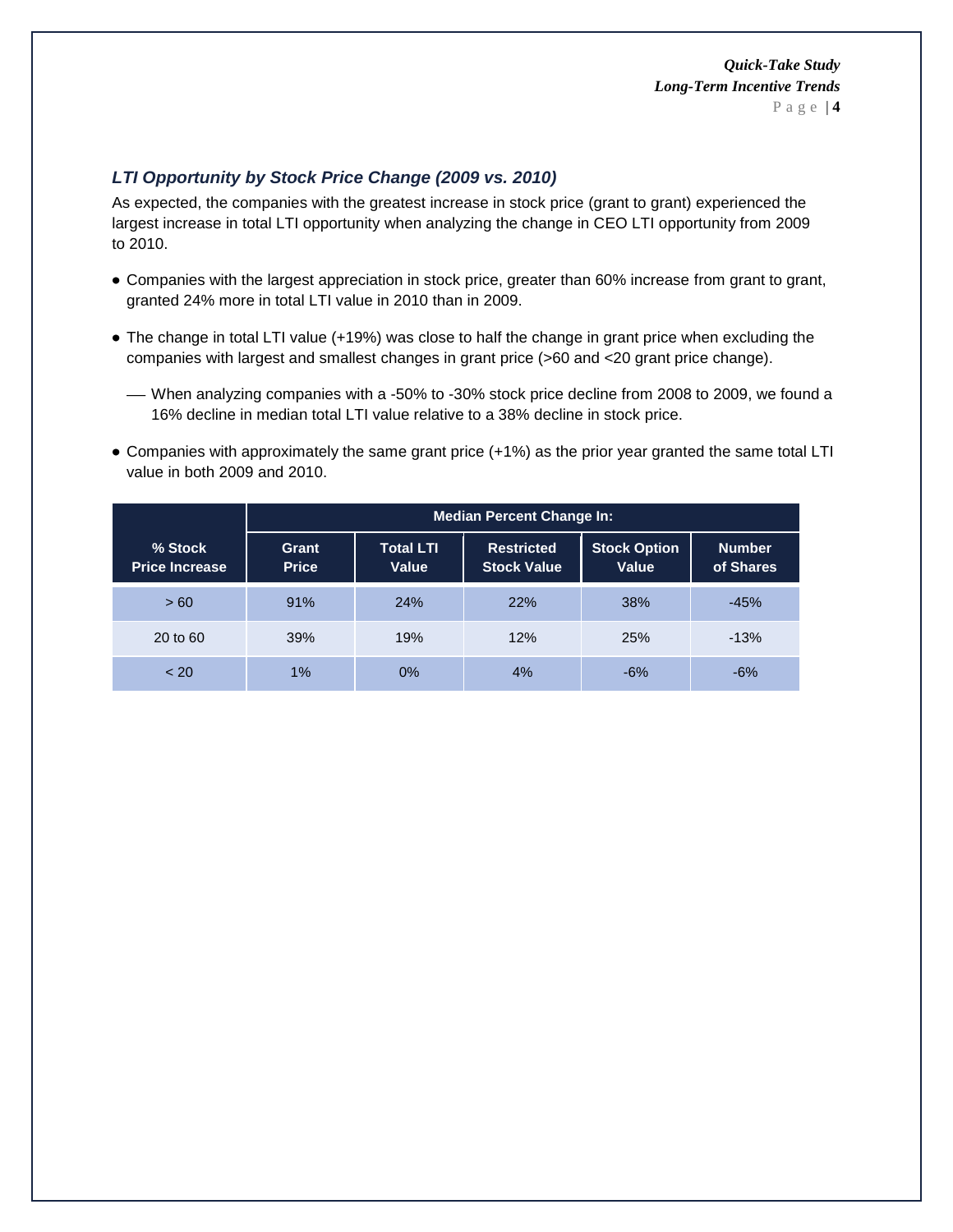#### *In-the-Money Option Values*

Due to the dramatic decline of stock prices in October 2008 and subsequent increase for 2010, it has become increasingly important to monitor the in-the-money option values for 2008 and 2009 stock option awards. To help understand the impact of the market volatility on stock option award values, Exequity analyzed 2008 and 2009 stock option grants to determine the in-the-money value of the option awards as of April 1, 2010.

- 64% of the stock options awarded near the top of the market in 2008 (November–April) remain underwater.
- In total, 2010 in-the-money stock option value was 74% greater than the 2009 Black-Scholes grant-date value (30% greater as of January 4, 2010).
	- 93% of 2009 option awards were in-the-money (89% in-the-money as of January 4, 2010).
	- 2010 in-the-money option values were greater than the 2009 Black-Scholes grant-date value for 78% of the stock option awards granted in 2009.

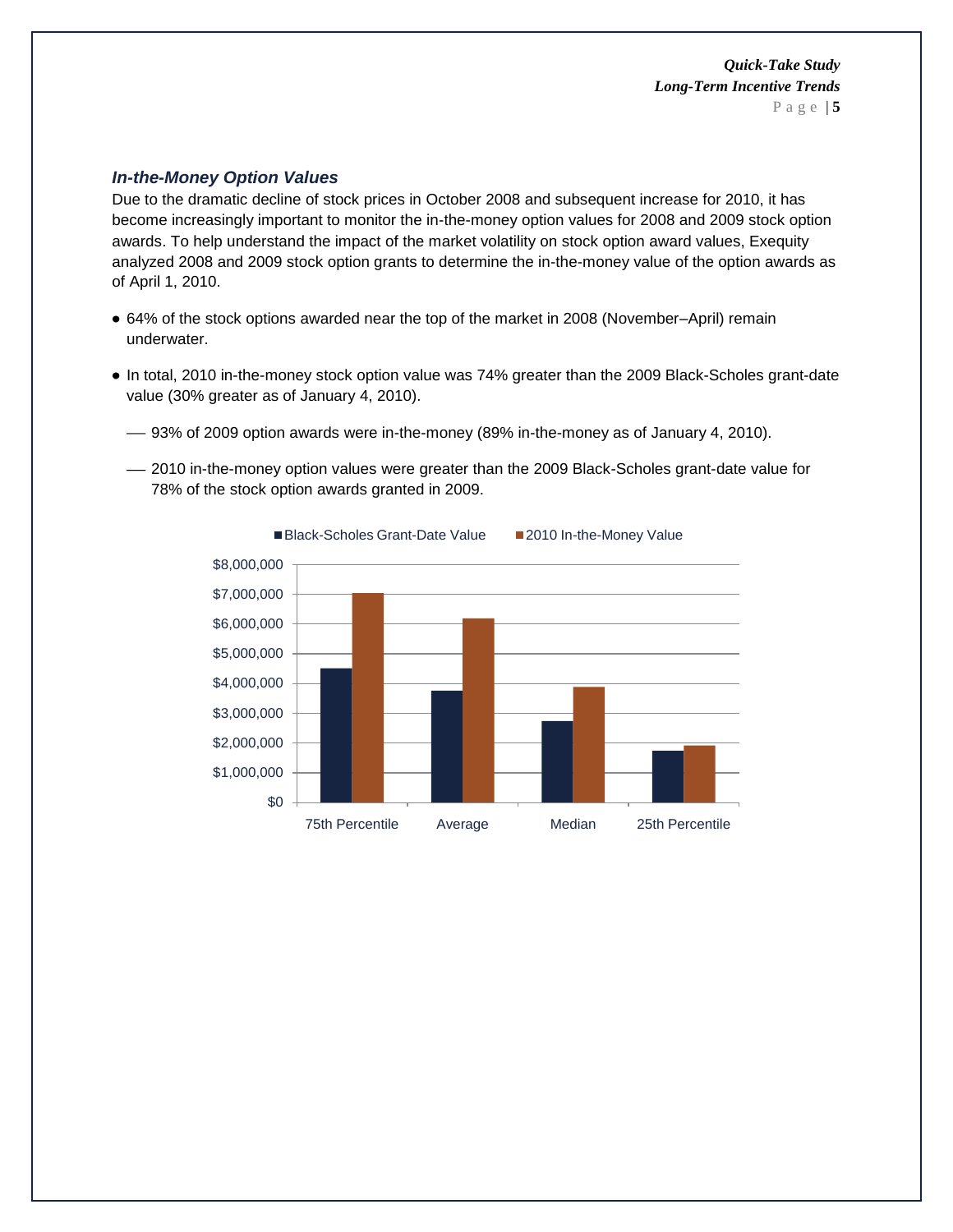# **Appendix: Study Methodology**

Companies were excluded from this analysis for the following reasons:

- CEO turnover.
- Companies that do not grant annual LTI awards (e.g., large grants every three years, quarterly grants).
- A change in compensation mix that prevented the accurate valuation of LTI awards (e.g., a change in mix that did not disclose performance plan targets).
- Financial service companies with impacts to LTI grant philosophy (e.g., TARP restrictions).

Stock options were valued individually with the Black-Scholes option pricing model using companyspecific stock price inputs (i.e., grant price, dividend yield, volatility).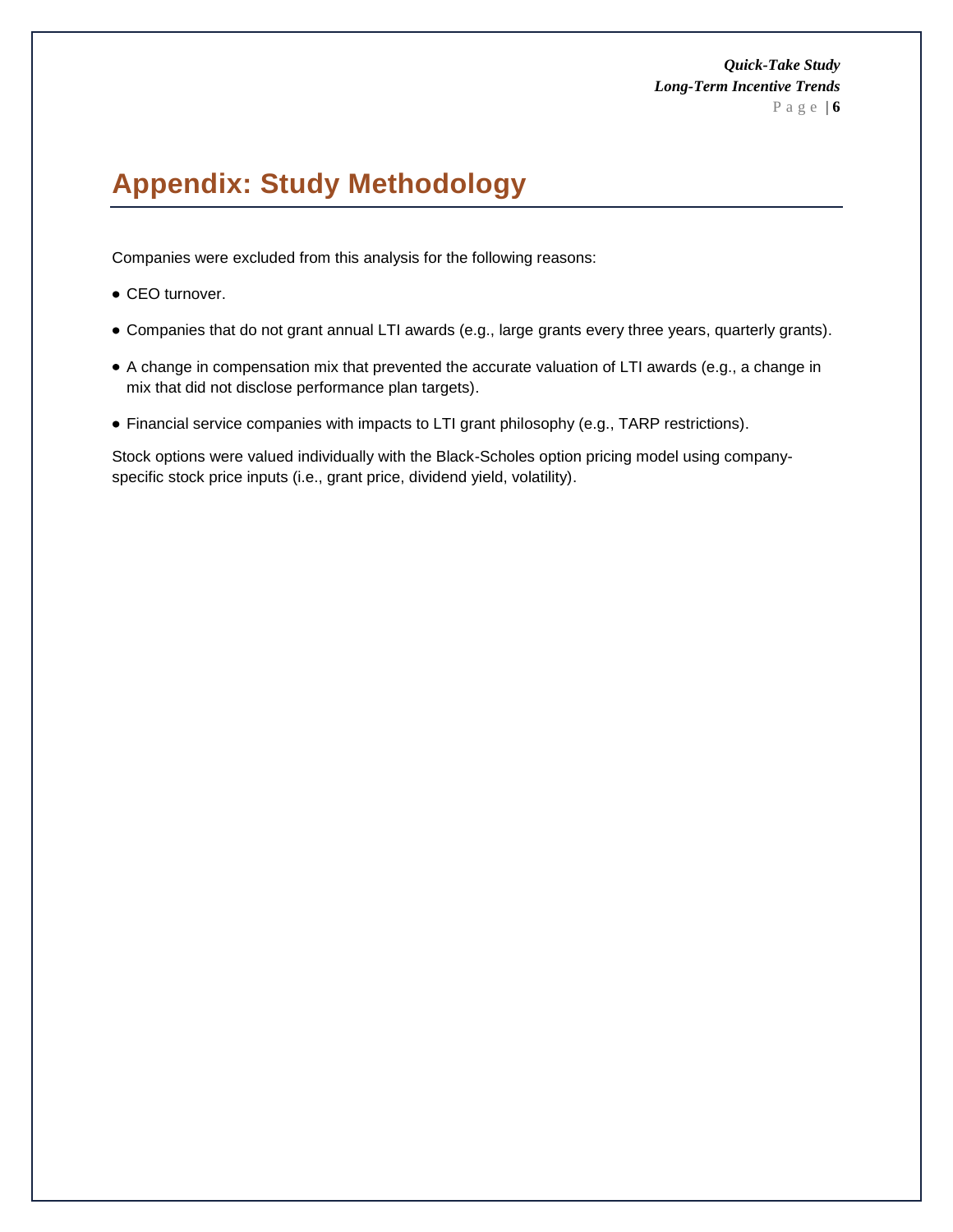

If you have any questions about this *Quick-Take Study*, or would like to perform a custom peer group Form 4 analysis, please contact Jeff Pullen ((847) 996-3967 or Jeff. Pullen@exqty.com) or any of the following:

| Robbi Fox            | (847) 948-8655 | Robbi.Fox@exgty.com        |
|----------------------|----------------|----------------------------|
| Mark Gordon          | (925) 478-8294 | Mark.Gordon@exqty.com      |
| Ed Hauder            | (847) 996-3990 | Edward.Hauder@exgty.com    |
| Jeff Hyman           | (203) 210-7046 | Jeff.Hyman@exqty.com       |
| Lynn Joy             | (847) 996-3963 | Lynn.Joy@exqty.com         |
| Chad Mitchell        | (949) 748-6169 | Chad.Mitchell@exqty.com    |
| Perry Papantonis     | (908) 849-4858 | Perry.Papantonis@exqty.com |
| Dianna Purcell       | (908) 849-4878 | Dianna.Purcell@exqty.com   |
| <b>Bob Reilley</b>   | (908) 849-4857 | Bob.Reilley@exqty.com      |
| <b>Dmitry Shmoys</b> | (949) 748-6132 | Dmitry.Shmoys@exqty.com    |
| Mike Sorensen        | (847) 996-3996 | Mike.Sorensen@exqty.com    |
| Jim Woodrum          | (847) 996-3971 | Jim.Woodrum@exqty.com      |
| Ross Zimmerman       | (847) 996-3999 | Ross.Zimmerman@exgty.com   |
|                      |                |                            |

Illinois Office (Headquarters) – 1870 West Winchester Road, Suite 141 ● Libertyville, IL 60048 California Offices – 18201 Von Karman, Suite 460 ● Irvine, CA 92612 – 2840 Comistas Drive ● Walnut Creek, CA 94598 Connecticut Office – 108 Pine Ridge Road ● Wilton, CT 06897 New Jersey Office – 3 Werner Way, Suite 300 ● Lebanon, NJ 08833 www.exqty.com

You are receiving this *Quick-Take Study* as a client or friend of Exequity LLP. This *Quick-Take Study* provides general information and not legal advice or opinions on specific facts. If you did not receive this directly from us and you would like to be sure you will receive future publications, please click on the following link to add yourself to our subscription list: [http://www.exqty.com/References/Subscribe.aspx.](http://www.exqty.com/References/Subscribe.aspx) If you want to unsubscribe from our list, please click on "Manage Subscription" at the bottom of the e-mail sent to you.

*Pursuant to Rules 7.2 and 7.4 of the Illinois Rules of Professional Conduct, this publication may constitute advertising material.*

PUB/QTS//CEO LTI Opp\_20100601 © 2010 Exequity LLP. All Rights Reserved.